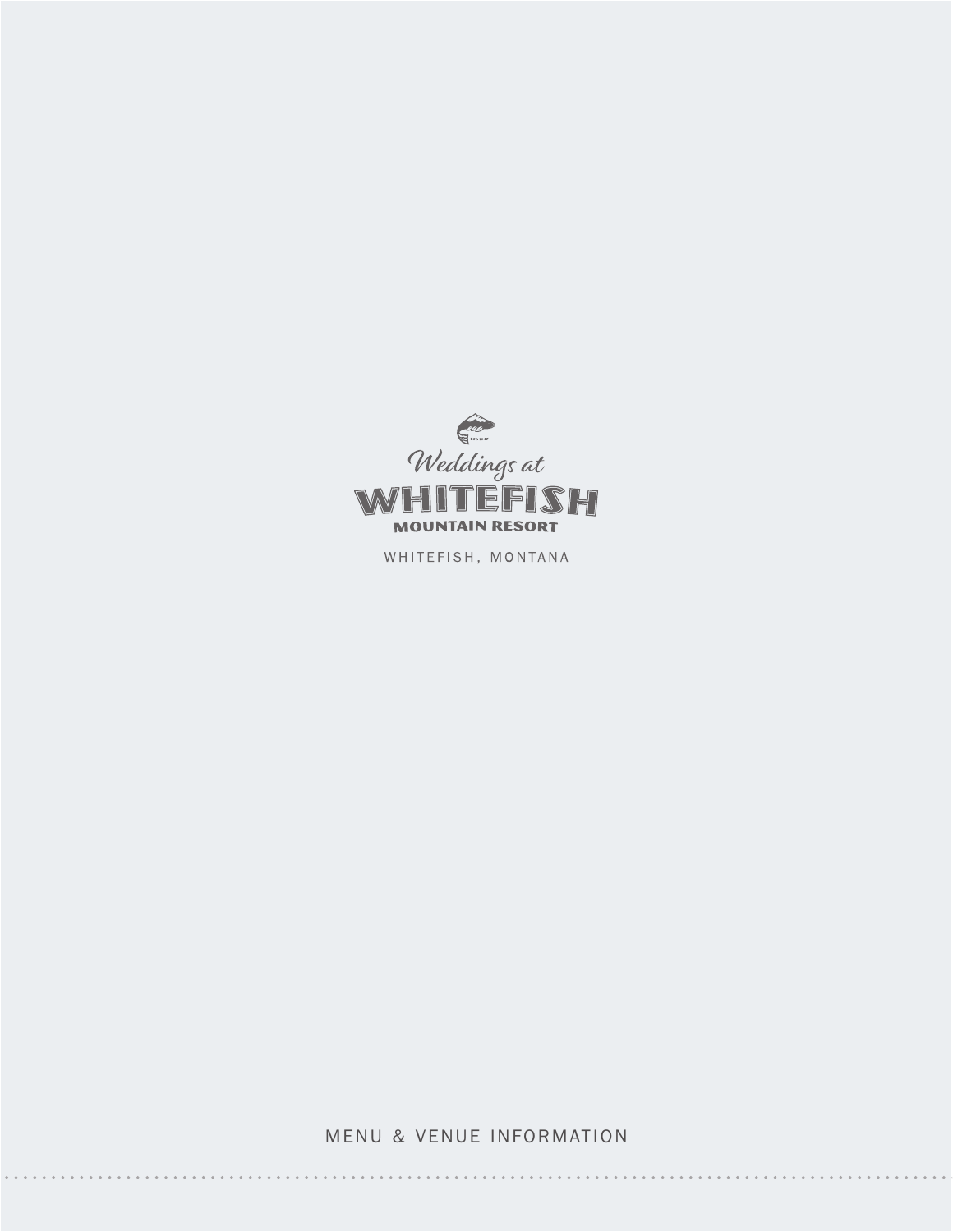Hors d 'Oeuvres

Serving minimums apply. Pricing ranges from \$4-\$12 per person.

### Fresh Crudités

Assorted seasonal vegetables served with ranch and hummus *gluten-free \$5*

### Mini Caprese Skewers

Fresh, local basil, local cherry tomatoes and fresh ciliegni mozzarella with a balsamic glaze *gluten-free \$6*

### Brie & Berry Platter

Wedges of creamy Brie with fresh seasonal berries, sliced apple, crostini and huckleberry compote *\$7*

### Smoked Salmon Pinwheels

House-smoked Coho salmon, lemon-pepper cream cheese and spinach *\$7*

### Coconut Crusted Shrimp

Served with sweet chili mango sauce *\$8*

#### Domestic Cheese Platter

Cheddar, Swiss, Monterey Jack and goat cheese served with grapes, berries and crackers *\$5*

### Antipasto Platter

Salami, capicola, proscuitto, gherkins, olives, pesto, mozzarella, artichoke hearts and house-pickled vegetables served with sliced French baguette *\$7.50*

### Montana Gourmet Cheese Platter

Variety of local Montana cheese–including cheese from *Flathead Lake Cheese*, *Lifeline Cheese* and *Tucker Family Farm*. Served with dried fruits and crackers *\$10*

*Vegan cheese platter available from local vegan cheesemaker, Plant Perks \$12*

### Shrimp Cocktail

Chilled, lemon-poached shrimp served with classic cocktail sauce *gluten-free \$7.50*

### Gauchos Beef Tenderloin

*Montana Coffee Traders* coffee and spice-rubbed beef tenderloin served medium-rare with chimichurri sauce and rolls *\$9.50*

### Stuffed Mushrooms

Cremini mushrooms stuffed with an herbed-bacon goat cheese spread, topped with panko and roasted *\$6*

### **Bruschetta**

Toasted crostini with local tomato, fresh basil and Parmesan cheese *\$5*

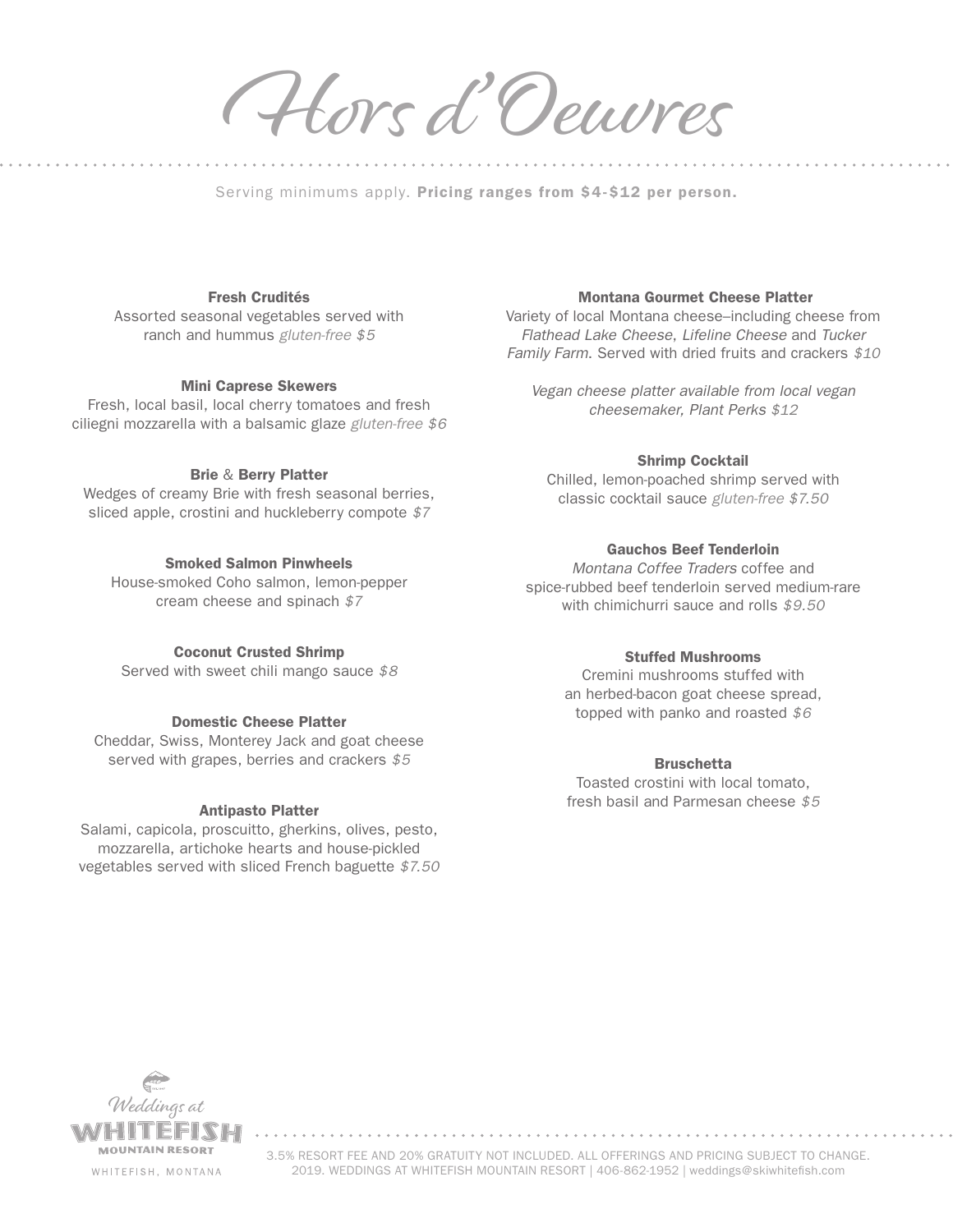Salads

All salads are served with rolls and butter. Choice of one. Pricing starts at \$6 per person.

### House Salad

Spring mix with local cherry tomatoes, cucumber, shredded carrot and shaved red onion tossed with house-made roasted apple vinaigrette *\$6*

### Caesar Salad

Romaine, local cherry tomatoes, house-made croutons and shredded Parmesan cheese tossed with a creamy Caeser dressing *\$6*

### Spinach Salad

Dried cranberries, shaved red onion, toasted almonds and feta cheese tossed with a poppy seed dressing *gluten-free \$6*

### Roasted Beet Salad

Arugula, roasted local beets, dried cranberries, goat cheese and toasted pecans tossed with a honey-Dijon dressing *gluten-free \$6*

### Greek Tomato Salad

Local cherry tomatoes, cucumber, Kalamata olives, shaved red onion and feta cheese with a light lemon and olive oil dressing *gluten-free \$7.50*

### Kale Salad

Lacinato kale, Fuji apples, toasted pumpkin seeds, shredded carrot and goat cheese tossed with house-made roasted apple vinaigrette *gluten-free \$6*

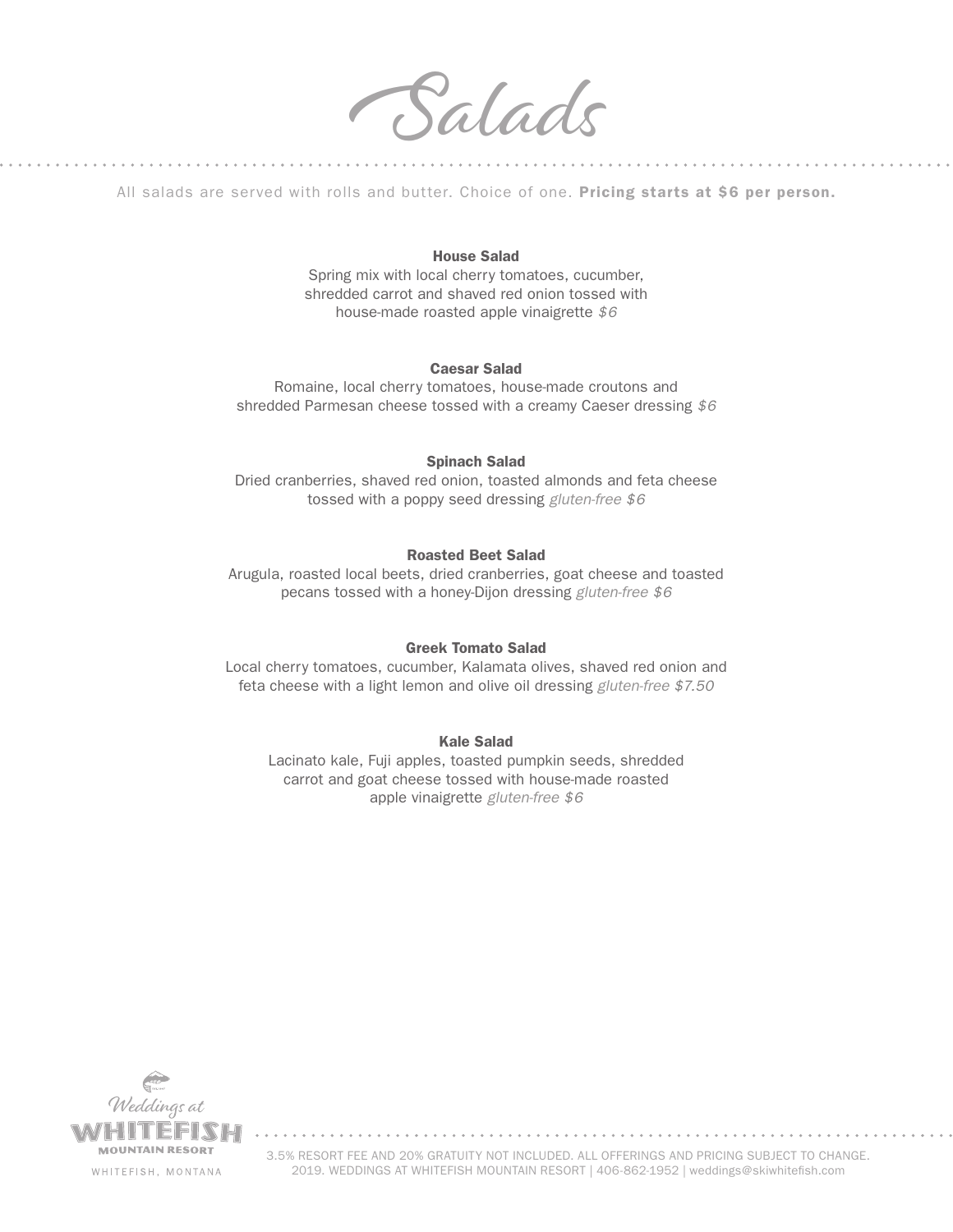Dinner Options

#### Pricing ranges from \$55-\$80 per person for single entrée buffet menus.

Dinners are also available plated for an additional \$2 per person. Price increases by 10% for menus with two entrées, for buffet or plated service. Dinners include Montana Coffee Traders coffee and non-alcoholic beverages. Kids Meals are available for \$10 per person. Additional restrictions may apply.

# ENTRÉES SIDES

# Chicken

Smoked Chicken Breast with huckleberry BBQ sauce *gluten-free \$55* Parmesan Crusted Chicken with garlic cream sauce *\$55* Chicken Marsala with sweet mushroom marsala sauce *\$55*

# Beef

Balsamic Marinated Flank Steak with chimichurri *gluten-free \$60* Garlic-Herb Crusted New York Strip Loin with burgundy demi-glace *\$60* Slow Roasted Prime Rib with au jus and horseradish cream *gluten-free \$60* Porcini & Rosemary Beef Tenderloin with port wine reduction and horseradish cream *gluten-free \$65*

# Pork & Lamb

Smoked Pork Tenderloin with peach relish *gluten-free \$55* Seared Pork Chop with apple-bacon sauce *gluten-free \$55* Spiced Lamb Chop with garlic-yogurt sauce *gluten-free \$70*

# Fish & Seafood

Almond & Sage Crusted Trout with lemon beurre blanc *\$55* Grilled Wild Alaskan Salmon with huckleberry glaze *gluten-free \$55* Cornflake Crusted Walleye with herbed beurre blanc *\$60* Walnut Crusted Halibut with Dijon soubise sauce *\$65*

# Vegetarian

Roasted Carrot "Osso Bucco" with shiitake, creamy polenta and sautéed spinach *vegan, gluten-free \$55*

Lentil Pilaf with butternut squash and leeks *vegan, gluten-free \$55*

Herbed Polenta Cake with wild mushroom ragout and braised greens *vegan, gluten-free \$55*

Eggplant Parmesan with creamed spinach and chunky marinara *\$55*

Garlic Mashed Potatoes Creamy Polenta Pesto Mashed Potatoes Wild Rice Pilaf Parsley Red Skin Potatoes Israeli Couscous with Peppers & Scallions Roasted Butternut Squash Roasted Yukon Gold Potatoes

# VEGETABLES

Roasted Cauliflower Garlic Roasted Broccoli Grilled Asparagus Sautéed Green Beans Roasted Brussels Sprouts Honey Glazed Carrots Baked Parmesan Zucchini Roasted Root Vegetables

*Please choose one side and one vegetable from the list above.* 

*Chef's recommended pairings are available upon request.*

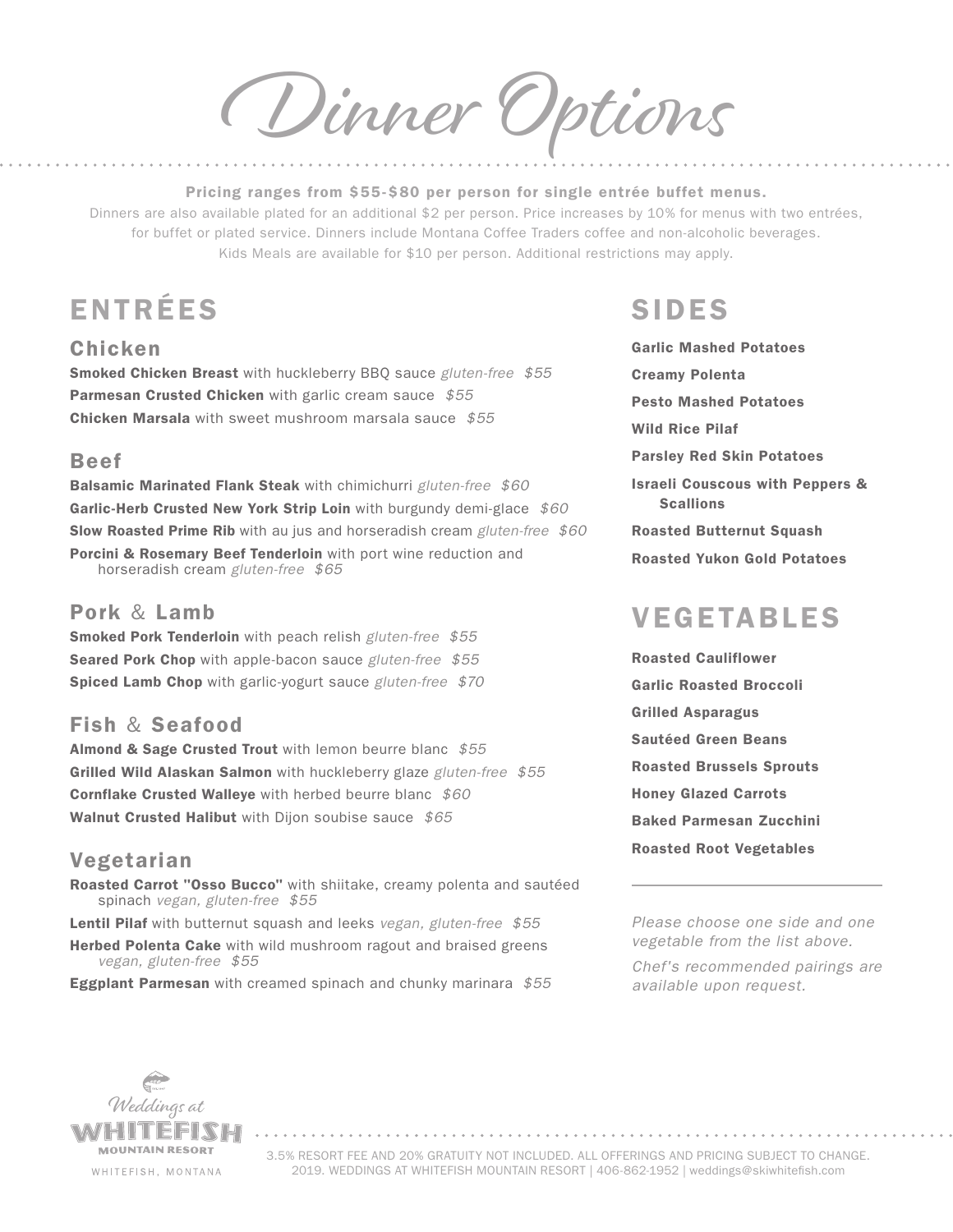Desserts

Add \$2 per person for plated table and coffee service. Pricing ranges from \$5-\$8 per person.

Crème Brûlée *Choices Montana Coffee Traders* Espresso *\$6* Huckleberry *\$6* Salted Pumpkin *\$6*

Pot de Crème Silky chocolate custard served with whipped cream *\$6*

> Pistachio Cannolis with lemon cream *\$6*

Peach Huckleberry Cobbler Cups served with whipped cream *\$5*

*Choose 3 of the following options:* Chocolate Mousse Tartlets Chocolate Dipped Strawberries Vanilla Chai Panna Cotta Tartlets Baklava Cups Raspberry-Lemon Tartlets Apple Pie Tartlets

Dessert Scape *\$8*



3.5% RESORT FEE AND 20% GRATUITY NOT INCLUDED. ALL OFFERINGS AND PRICING SUBJECT TO CHANGE. 2019. WEDDINGS AT WHITEFISH MOUNTAIN RESORT | 406-862-1952 | weddings@skiwhitefish.com

. . . . . . . . . . . . . . . . . . . .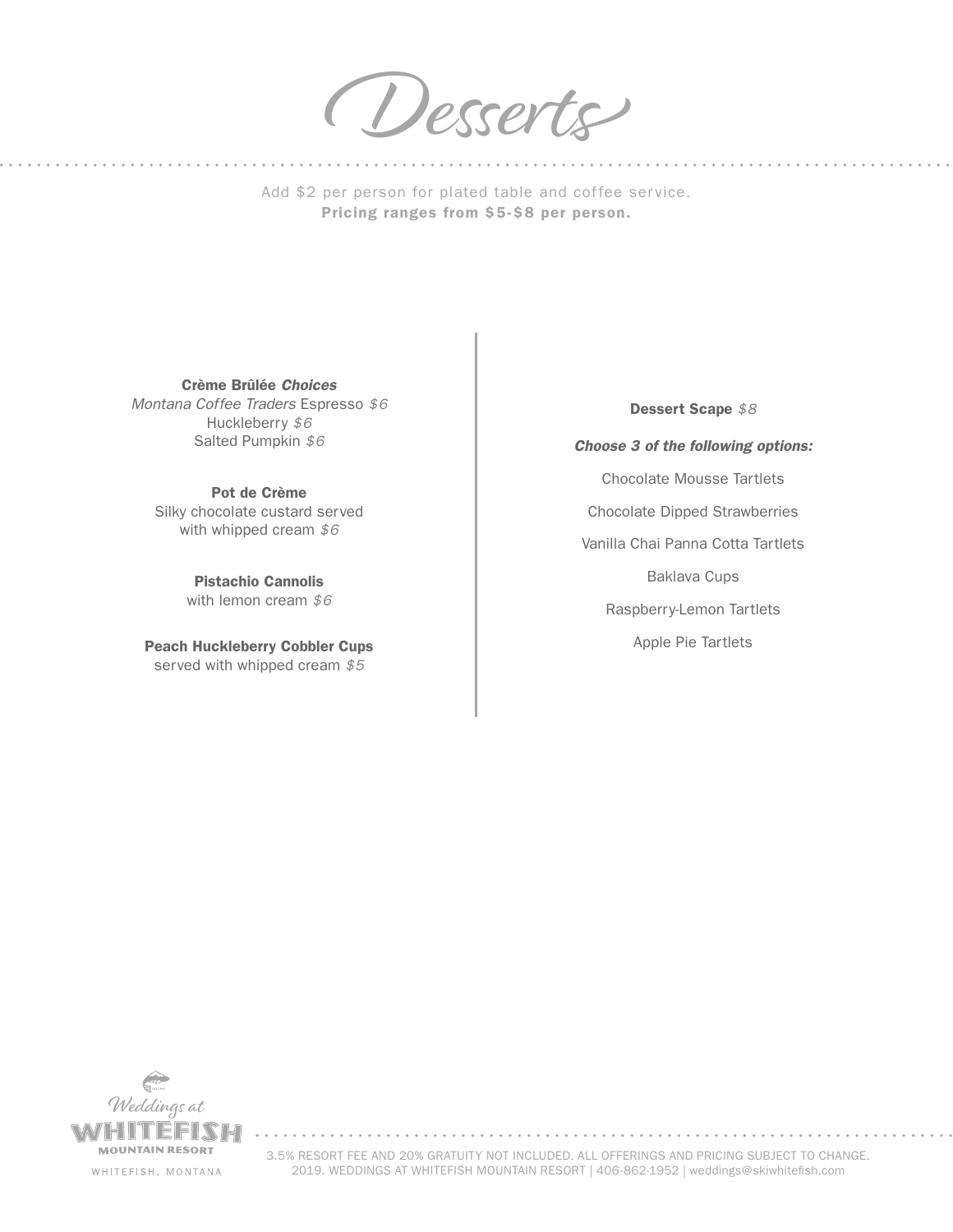Late Night Menu

# MINIMUM 30 GUESTS

Available after 9:30pm until 1 hour prior to event end time. Snacks priced per item. Pricing ranges from \$3-\$8 per person.

Grilled Cheese with Tomato Soup Mini grilled cheese sandwich served with a cup of creamy tomato soup *\$3*

> Cheeseburger Sliders Served with American cheese and basil aioli on slider buns *\$4*

Pulled Pork Sliders Slow-smoked pork tossed in Flathead cherry BBQ sauce on slider buns *\$4*

Chicken Tender Cups Homestyle chicken tenders served in individual cups with ranch for dipping *\$8*

# PIZZA

Price per 16" whole pizza, 12 small slices each. Pricing starting at \$25 per pizza.

### Cheese Pizza

Traditional pizza with whole milk mozzarella and pizza sauce *\$25*

### Pepperoni Pizza

Loaded with pepperoni slices, whole milk mozzarella and pizza sauce *\$30*

### Mountain Goat Pizza

Huckleberries, goat cheese, caramelized onions, and fresh tomatoes on roasted garlic sauce and topped with arugula and balsamic glaze *\$38*

### Supreme Pizza

*Redneck* chorizo, pepperoni, bell peppers, mushrooms, black olives, whole milk mozzarella and pizza sauce *\$40*

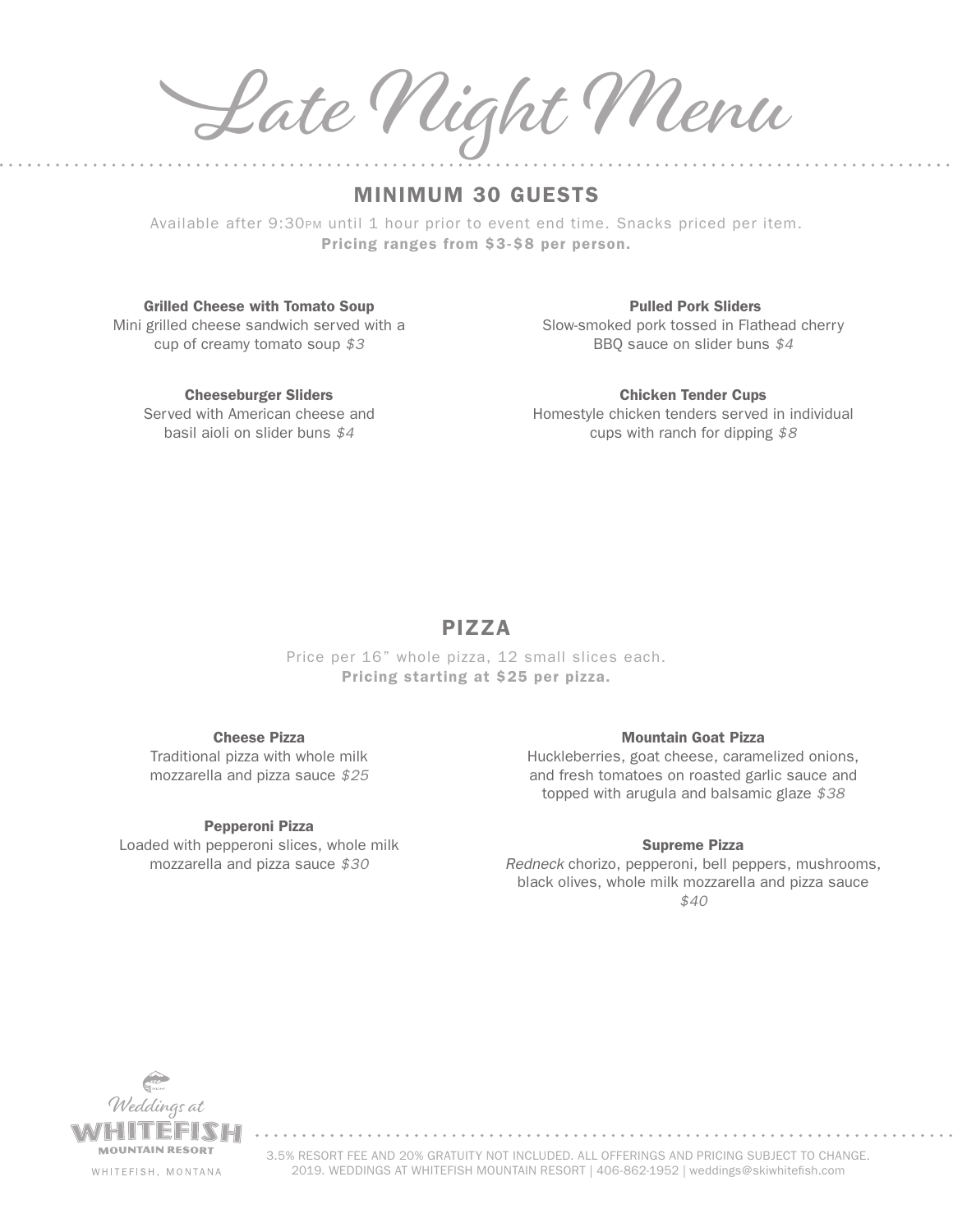Host Bar Packages

Host Bar Packages provide *unlimited drink consumption for the length of your reception*. A No-Host Bar option is available with a \$250 bartender fee (\$375 for parties over 100), which covers the duration of your reception. Assorted soft drink products are included in all package prices. Wines with each package include Sauvignon Blanc, Chardonnay, Cabernet Sauvignon and Merlot.

# Standard Beer & Wine

\$28 per person

Wine Guenoc

Beer Domestic bottle and draft service

# Well Package

\$31 per person

Liquor Gin Vodka Bourbon Whiskey Rum **Tequila** 

# Premium Beer & Wine

\$35 per person

**Wine** Sebastiani

Beer Domestic and Microbrew bottle service Domestic and Microbrew drafts

Wine Guenoc

Beer Domestic bottle and draft service

# Premium Package

\$40 per person

### Liquor

**Tanqueray** Absolut Vodka Jim Beam Jack Daniels Captain Morgan Sauza Tequila *Additional options available*

### Wine

Sebastiani

Beer Domestic and Microbrew bottle service Domestic and Microbrew drafts

# Deluxe Package

\$45 per person

- **Liquor**
- Bombay Gin Ketel One Makers Mark Crown Royal Bacardi Hornitos *Additional options available*

Wine Sebastiani

Beer Domestic and Microbrew bottle service Domestic and Microbrew drafts

**Champagne Toast** // \$3.75 per person // Single serving

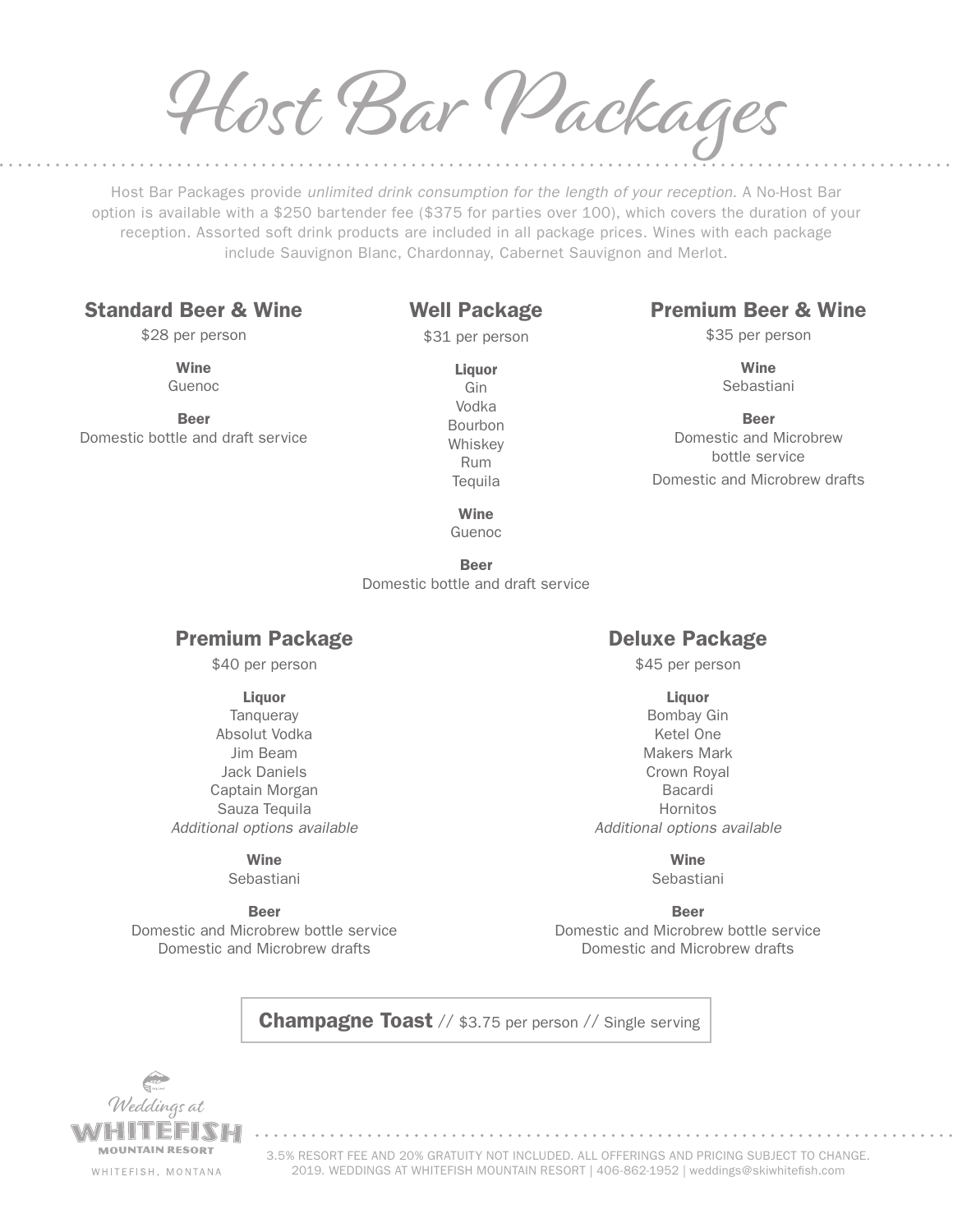Wedding Venue Packages After Hours Activities

Wedding availability is mid-June through mid-September, Wednesday through Sunday evenings after 6pm.

# Summit Ceremony & Base Lodge Reception Package

| <b>Wedding Package</b>                 | Event           | Package | <b>Minimum Food</b> |
|----------------------------------------|-----------------|---------|---------------------|
|                                        | <b>Capacity</b> | Rate    | Requirement         |
| Summit Ceremony & Base Lodge Reception | 200             | \$4.500 | \$6,000             |

- The Summit Ceremony & Base Lodge Reception Package includes the outdoor ceremony site and platform, arrangement of ceremony chairs, the Base Lodge reception venue and private chairlift rental.
- The summit is only accessible by chairlift. The private chairlift rental includes Chair 1 and Chair 6 for 2 hours.
- Ceremony start time is 6PM. Base Lodge Reception end time is 12AM.
- Food and beverages are not served outdoors at the Summit House.
- Complimentary Wi-Fi (up to 20 mbs.) is available at the Base Lodge and the Summit House.
- A Base Lodge ceremony option is also available. Inquire for details.

| <b>Optional Private Wedding Activity Rentals</b> | <b>Flat Rate</b> |
|--------------------------------------------------|------------------|
| Spider Monkey Mountain                           | \$125            |
| Alpine Slide                                     | \$350            |
| Spider Monkey Mountain & Alpine Slide Package    | \$475            |

- Spider Monkey Mountain and the Alpine Slide are only available between the ceremony and when dinner is served.
- A 72-hour cancellation policy applies to all private activity rentals.
- The Alpine Slide is not available during inclement weather.

# Summit Wedding Package

| <b>Wedding Package</b>      | Event           | Package | <b>Minimum Food</b> |
|-----------------------------|-----------------|---------|---------------------|
|                             | <b>Capacity</b> | Rate    | Requirement         |
| Summit Ceremony & Reception | 150             | \$5.200 | \$6,000             |

• The Summit Wedding Package includes the outdoor ceremony site, the Summit House reception venue for 3.5 hours, as well as the private chairlift rental.

- The summit is only accessible by chairlift. The private chairlift rental includes Chair 1.
- Guests may load the chairlift as early as 6pm for a 6:30pm ceremony start time.
- Food and beverages are not served outdoors at the Summit House.
- Complimentary Wi-Fi (up to 20 mbs.) is available at the Summit House.
- Private activity rentals are not available with this package.
- Receptions at the Summit House must conclude by 10PM.



WHITEFISH, MONTANA

406-862-1952 | weddings@skiwhitefish.com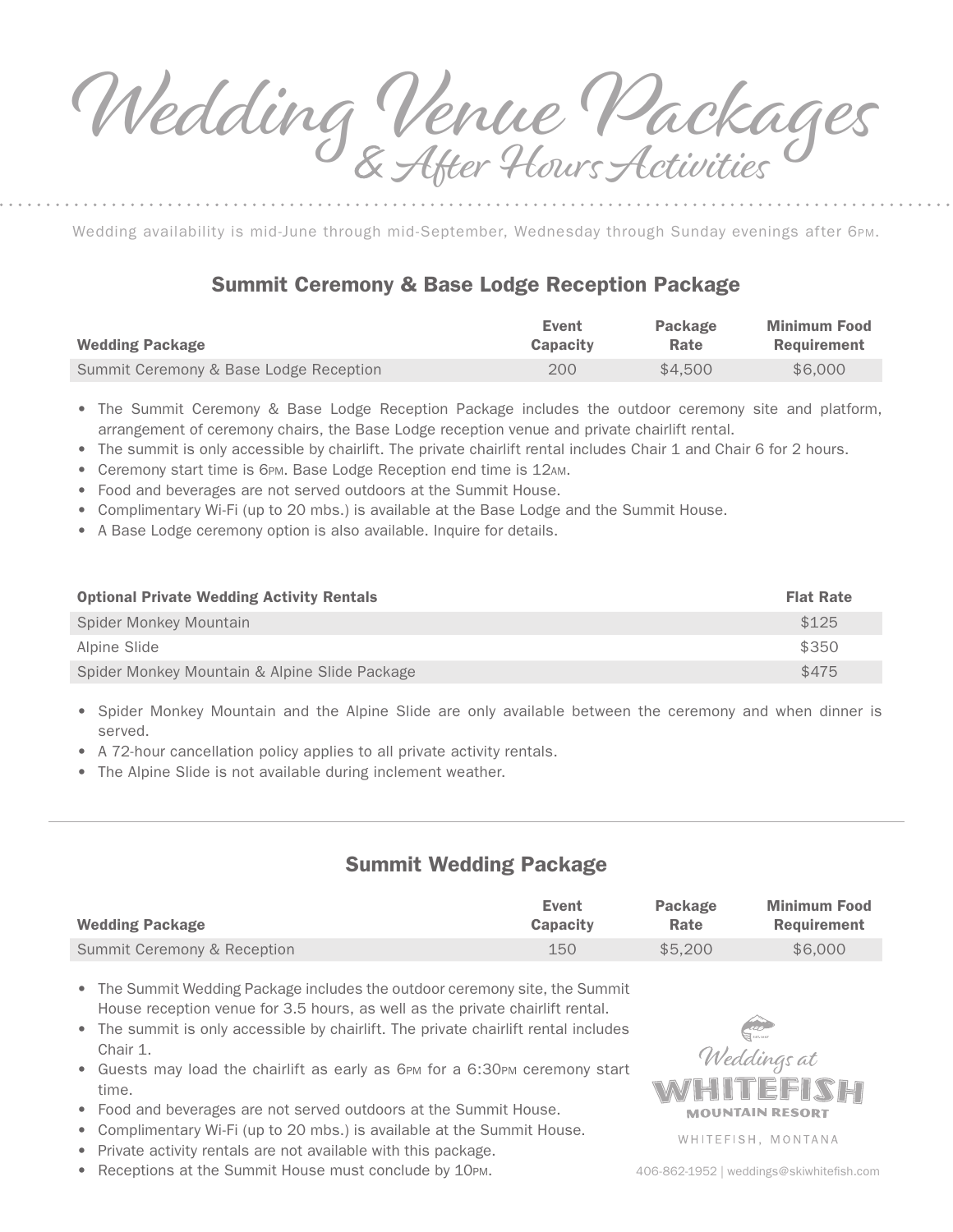Preferred Vendors

## DJs & MUSIC

The MAC Band: 971-679-4368; *macbandmontana.com* Northwest Artist Syndicate (Live Music Resource): 406-250-2233; *northwestartistsyndicate.com* M & T Productions: 406-534-9114; *mandtproductions.com* Destination DJ: 406-212-2314; *destinationdj.biz*

### FLORISTS

Mum's Flowers: 406-862-2757; *mumsflowers.net*  Woodland Floral: 406-755-5959; *woodlandfloralkalispell.com* Flathead Farmworks: 406-407-1009; *flatheadfarmworks.com*

### PHOTOGRAPHERS

Mountain Life Photography: 208-315-1935; *mountainlifephotography.com* Green Kat Photography: 406-253-8715; *greenkatphotography.com* Jennifer Mooney Photography: 406-465-5219; *jennifermooney.com* Carrie Ann Photograpy: 406-471-5076; *carrieann-photography.net*  Marianne Wiest Photography: 406-871-3524; *mariannewiest.com*

### WEDDING CAKES

Cakes By Debi: 406-752-2978; *cakesbydebi.com* Miss Patti Cakes: 406-250-9654; *misspatticakes.com* Fleur Bakery: 406-730-8486; *fleurbakeshop.com*

### LINENS, DECORATIONS, ETC.

Celebrate! Event & Party Rental: 406-862-4636; *celebraterentals.com*  The Party Store: 406-892-7368; *thepartystoremt.com*

### SALONS & SPA CARE

Spa at Whitefish Lake: 877-887-4026; *lodgeatwhitefishlake.com/spa* Christina Stevens *(Hair & Makeup)*: 406-885-4140; *csbridalstyling.com*  Tyleighsa Nykole *(Hair & Makeup)*: 206-861-4765; *tyleighsanykole.com*

DRY CLEANING, STEAMING, PRESSING Naturally Clean: 406-862-8322. *Bridal gowns, suits and more.*



2019. WEDDINGS AT WHITEFISH MOUNTAIN RESORT | 406-862-1952 | weddings@skiwhitefish.com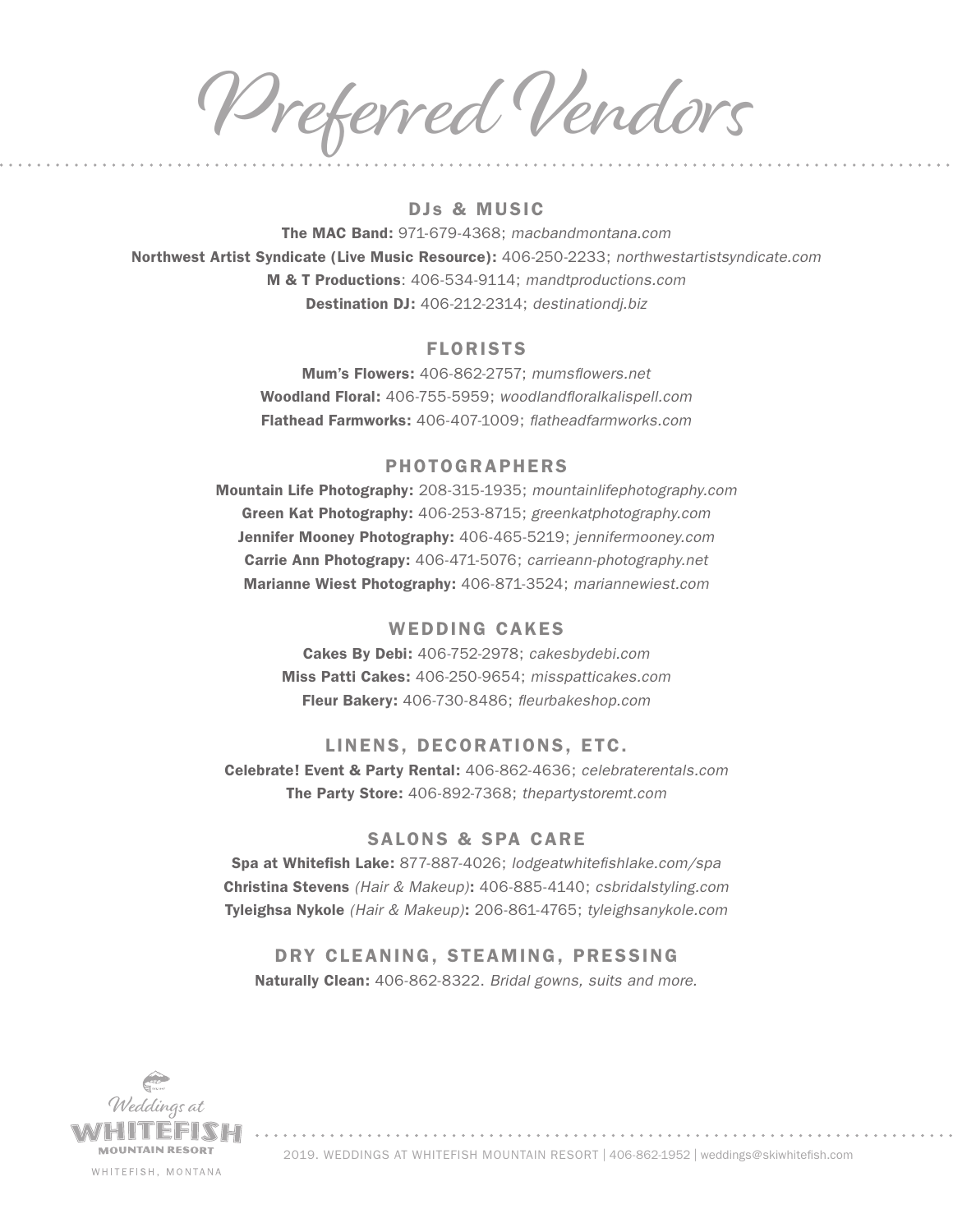Base Lodge



WHITEFISH, MONTANA

2019. WEDDINGS AT WHITEFISH MOUNTAIN RESORT | 406-862-1952 | weddings@skiwhitefish.com